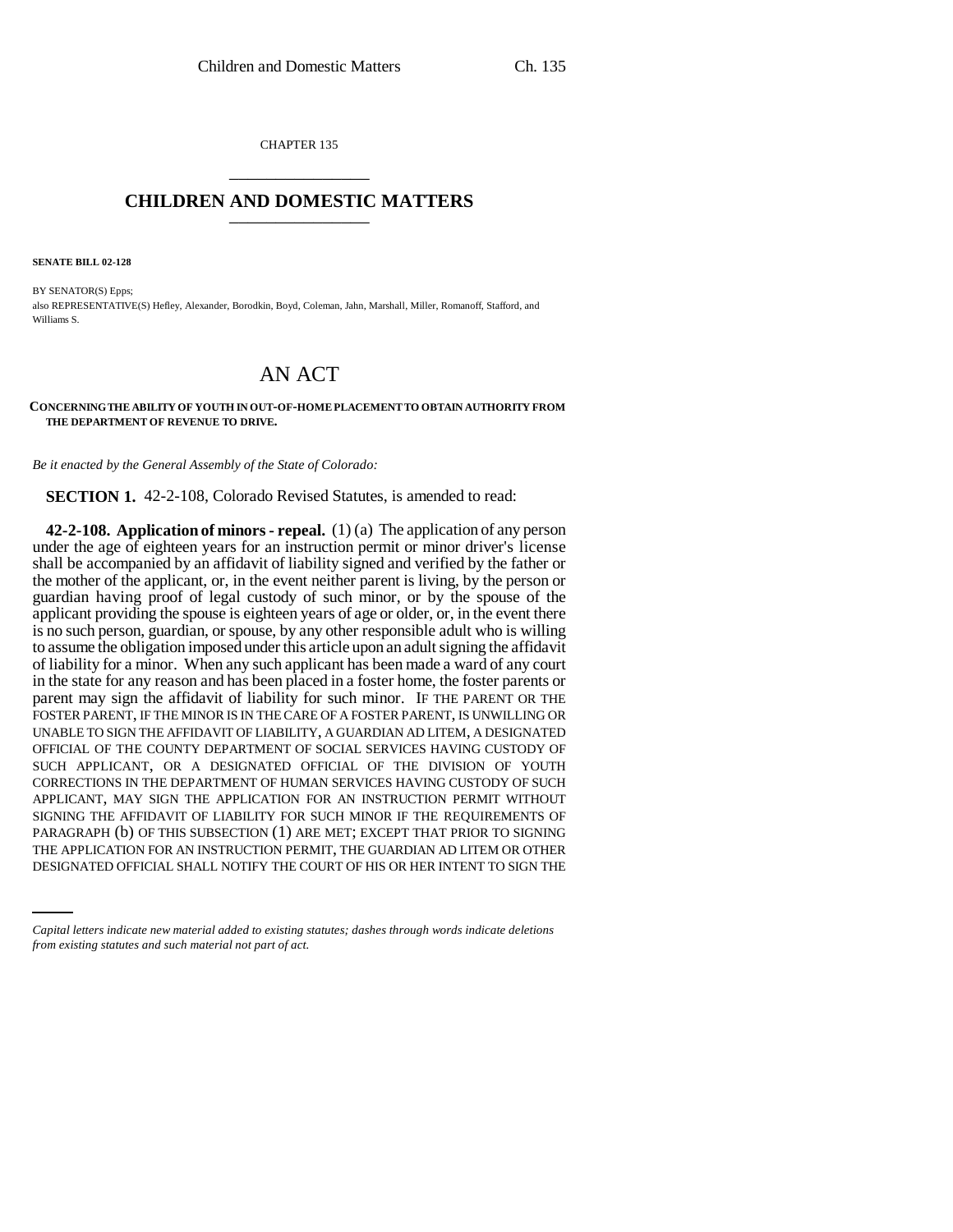## Ch. 135 Children and Domestic Matters

APPLICATION AND EXCEPT THAT THE GUARDIAN AD LITEM OR DESIGNATED OFFICIAL SHALL NOT SIGN THE APPLICATION FOR AN INSTRUCTION PERMIT FOR A MINOR WHO IS PLACED IN A FOSTER CARE HOME AND WHO IS UNDER SEVENTEEN AND ONE-HALF YEARS OF AGE WITHOUT FIRST OBTAINING THE CONSENT OF THE FOSTER PARENT. IF THE MINOR IS SEVENTEEN AND ONE-HALF YEARS OF AGE OR OLDER AND IS IN THE CARE OF A FOSTER PARENT, IN ORDER TO PREPARE THE MINOR FOR EMANCIPATION FROM FOSTER CARE AND TO ASSIST THE MINOR IN OBTAINING IMPORTANT LIFE SKILLS, THE GUARDIAN AD LITEM OR DESIGNATED OFFICIAL SHALL CONSULT WITH THE FOSTER PARENT OF SUCH MINOR ABOUT THE OPPORTUNITY FOR SUCH MINOR TO LEARN DRIVING SKILLS UNDER THE RESTRICTIONS PROVIDED IN PARAGRAPH (b) OF THIS SUBSECTION (1) PRIOR TO SIGNING AN APPLICATION FOR AN INSTRUCTION PERMIT. THE GUARDIAN AD LITEM OR DESIGNATED OFFICIAL SHALL SOLICIT THE OPINION OF THE MINOR'S FOSTER PARENT, IF THE MINOR IS IN FOSTER CARE, CONCERNING THE MINOR'S ABILITY TO EXERCISE GOOD JUDGMENT AND MAKE DECISIONS AS WELL AS THE MINOR'S OVERALL CAPACITY TO DRIVE. When any minor to whom an instruction permit or minor driver's license has been issued is required to appear before the department for a hearing pursuant to any provision of this article, such minor shall be accompanied by the person who signed the affidavit of liability for such minor OR BY THE GUARDIAN AD LITEM OR DESIGNATED OFFICIAL WHO SIGNED THE APPLICATION FOR AN INSTRUCTION PERMIT FOR SUCH MINOR. If such person is unable to attend the hearing, such person shall submit to the department a verified signed statement certifying under oath that such person is aware of the purpose of the hearing but cannot attend.

(b) THE DEPARTMENT SHALL ISSUE AN INSTRUCTION PERMIT TO AN APPLICANT UNDER THE AGE OF EIGHTEEN YEARS WHO IS OTHERWISE ELIGIBLE TO OBTAIN AN INSTRUCTION PERMIT AND WHO HAS BEEN MADE A WARD OF THE COURT AND WHO IS IN OUT-OF-HOME PLACEMENT WITHOUT THE REQUIREMENT OF A PARENT, GUARDIAN, OR FOSTER PARENT SIGNING AN AFFIDAVIT OF LIABILITY IF THE FOLLOWING REQUIREMENTS ARE MET:

(I) THE GUARDIAN AD LITEM, A DESIGNATED OFFICIAL OF THE COUNTY DEPARTMENT OF SOCIAL SERVICES HAVING CUSTODY OF SUCH APPLICANT, OR A DESIGNATED OFFICIAL OF THE DIVISION OF YOUTH CORRECTIONS IN THE DEPARTMENT OF HUMAN SERVICES HAVING CUSTODY OF SUCH APPLICANT SIGNS THE APPLICATION FOR AN INSTRUCTION PERMIT;

(II) (A) IF THE MINOR IS IN THE CARE OF A FOSTER PARENT AND IS UNDER SEVENTEEN AND ONE-HALF YEARS OF AGE, THE FOSTER PARENT CONSENTS TO THE MINOR LEARNING DRIVING SKILLS UNDER THE RESTRICTIONS PROVIDED IN THIS SUBSECTION (1); OR

(B) IF THE MINOR IS IN THE CARE OF A FOSTER PARENT AND IS AT LEAST SEVENTEEN AND ONE-HALF YEARS OF AGE, THE GUARDIAN AD LITEM OR THE DESIGNATED OFFICIAL HAS CONSULTED WITH THE FOSTER PARENT PRIOR TO SIGNING THE APPLICATION FOR AN INSTRUCTION PERMIT;

(III) THE APPLICANT IS ENROLLED IN OR WILL BE ENROLLED IN A COMMERCIAL DRIVING COURSE THAT INSURES THE MOTOR VEHICLES IN WHICH THE APPLICANT WILL BE DRIVING AS A STUDENT FOR PROPERTY DAMAGE AND PERSONAL INJURY; AND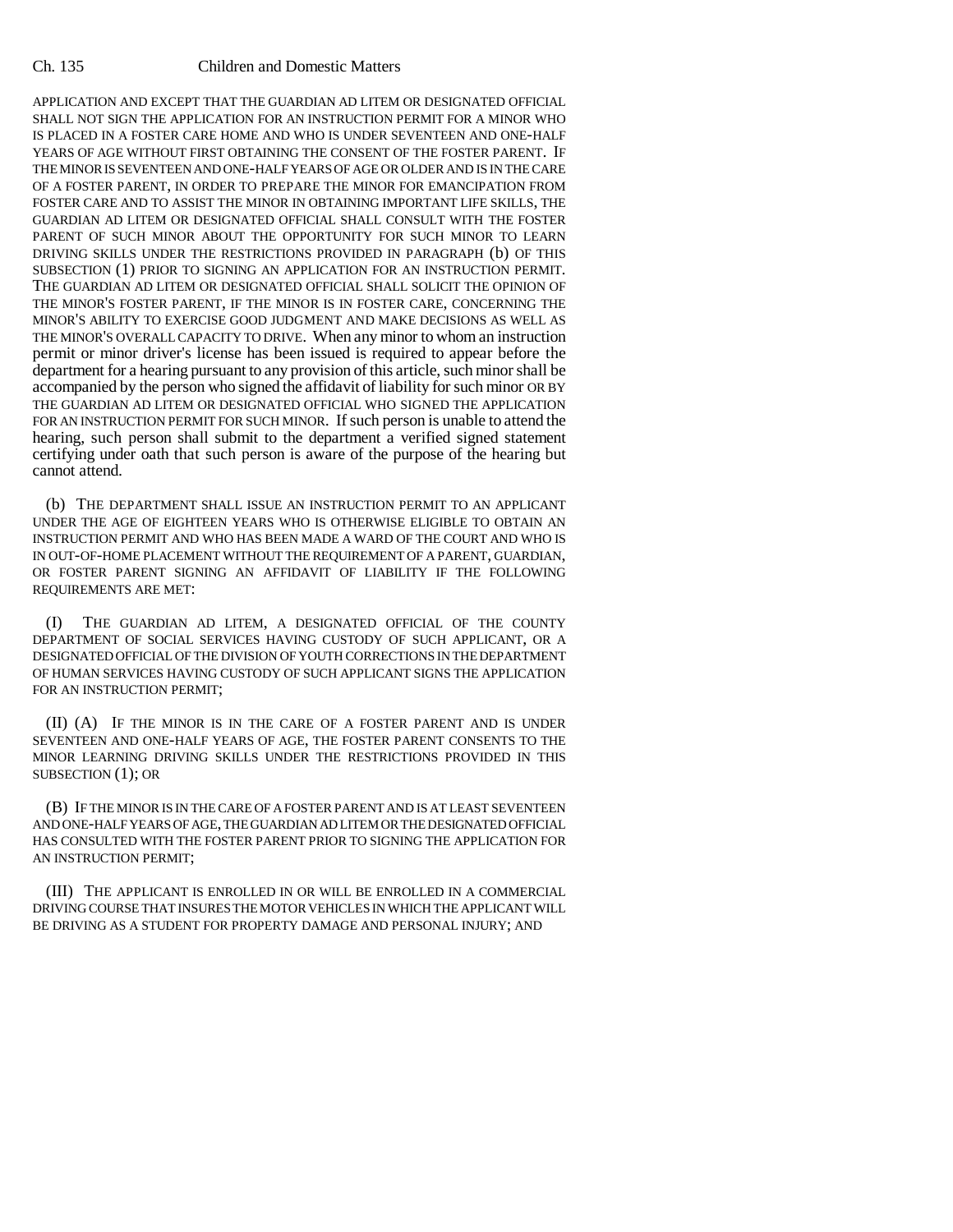(IV) THE COMMERCIAL DRIVING COURSE MAINTAINS POSSESSION OF THE APPLICANT'S INSTRUCTION PERMIT AT ALL TIMES.

(1.5) (a) The application of any person under the age of eighteen years for an instruction permit or minor driver's license shall include the option for a minor to be an organ or tissue donor.

(b) The department shall provide on such permit or minor driver's license information required in section 12-34-105 (5) (a), C.R.S.

(c) Any person under the age of eighteen years who volunteers to donate anatomical gifts by designation on an instructional permit or minor driver's license shall include a notice of consent signed and verified by the father or the mother of the applicant, or, in the event neither parent is living, by the person or guardian having proof of legal custody of such minor, or by the spouse of the applicant if the spouse of the applicant is eighteen years of age or older.

(d) If the person under the age of eighteen years who volunteers to donate anatomical gifts by designation on an instructional permit or minor driver's license is an emancipated minor, a notice of consent is not necessary for an anatomical gift to be valid.

(2) Any negligence or willful misconduct of a minor under the age of eighteen years who drives a motor vehicle upon a highway is imputed to the person who signed the affidavit of liability which accompanied the application of such minor for a permit or license. Such person is jointly and severally liable with such minor for any damages caused by such negligence or willful misconduct, except as otherwise provided in subsection (3) of this section.

(3) In the event this state requires a minor under the age of eighteen years to deposit, or there is deposited upon such minor's behalf, proof of financial responsibility with respect to the operation of a motor vehicle owned by such minor or, if such minor is not the owner of a motor vehicle, with respect to the operating of any motor vehicle, in form and in amounts as required under the motor vehicle financial responsibility laws of this state, then the department may accept the application of such minor when accompanied by an affidavit of liability signed by one parent or the guardian of such minor, EXCEPT AS OTHERWISE PROVIDED IN SUBSECTION (1) OF THIS SECTION. While such proof is maintained, such parent or guardian is not subject to the liability imposed under subsection (2) of this section. NOTHING IN THIS SECTION REQUIRES A FOSTER PARENT TO SIGN AN AFFIDAVIT OF LIABILITY FOR A FOSTER CHILD AND NOTHING IN THIS SECTION PRECLUDES A FOSTER PARENT FROM OBTAINING A NAMED DRIVER'S EXCLUSION ON THE FOSTER PARENT'S INSURANCE POLICY.

(4) (a) For all persons who were issued a minor driver's license on or before June 30, 2001, within twenty days after such  $\alpha$  minor reaches the age of eighteen years, such minor shall surrender to the department the minor driver's license and apply for a renewal of the minor driver's license.

(b) This subsection (4) is repealed, effective July 1, 2006.